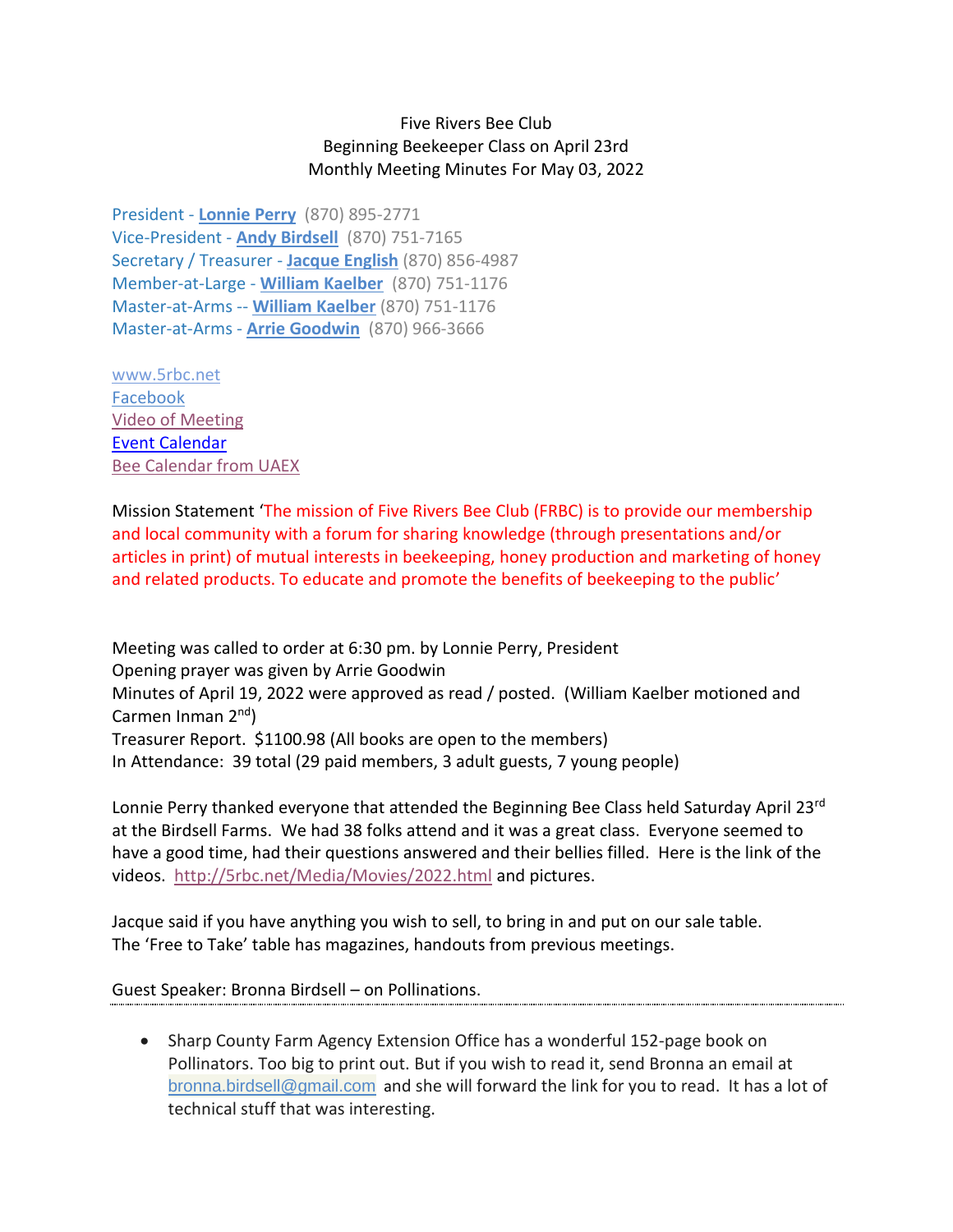- $\triangleright$  She learned that are between 400 450 different species of honeybees in Arkansas alone.
- $\triangleright$  Bees are not native to this continent, It was in the 1600s that they were introduced to these lands from Asia.
- $\triangleright$  Majority of bees now live in Hives instead being feral in the wilds. Why it is important for us humans to help them stay strong.
- $\triangleright$  She is amazed what great architects' bees are. They are very efficient in building and maintaining their hives.
- $\triangleright$  Domestic Bees are essential for 1/3 of all food
- ➢ 208 million Hives Globally



## [Are honey bees native to North America?](https://www.usgs.gov/faqs/are-honey-bees-native-north-america)

Honey bees are not native to North America. They were originally imported from Europe in the 17th century. Honey bees now help pollinate many U.S. crops like fruits and nuts. In a single year, one honey bee colony can gather about 40 pounds of pollen and 265 pounds of nectar. Honey bees increase our nation's crop values each year by more than 15 billion dollars. Critical honey bee populations in...

- Power of the Pollinators starts on page 6 <https://www.arfb.com/news/2022/apr/22/arkansas-agriculture-q1-2022/>
- A friend in Texas, their granddaughter made a book marker for the library. Bee You. I will get it to Jacque to see if she can make some up.
- Arkansas Native Plant List [for Supporting Monarchs and Pollinators](http://5rbc.net/PDF/•%09Arkansas%20Native%20Plant%20List%20for%20Supporting%20Monarchs%20and%20Pollinators%20.PDF) (9 pages)
- [Organic Gardening By Tina Marie Wilcox](http://5rbc.net/PDF/•%09Organic%20Gardening%20%20By%20Tina%20Marie%20Wilcox%20.pdf) (12 pages)
- The Importance [of Pollinators By UofA Cooperative Extension Service](https://www.uaex.uada.edu/farm-ranch/special-programs/beekeeping/pollinators.aspx)
- Beekeeping in Arkansas Everything you need to know <https://www.uaex.uada.edu/farm-ranch/special-programs/beekeeping/>

Arkansas Apiary Laws Register with State – Jacque has the forms.

In Arkansas, laws regarding the sale, transport and keeping of honey bee are regulated by the [Arkansas Department of Agriculture, Apiary Section.](https://www.agriculture.arkansas.gov/plant-industries/regulatory-section/apiary/)

**Registration**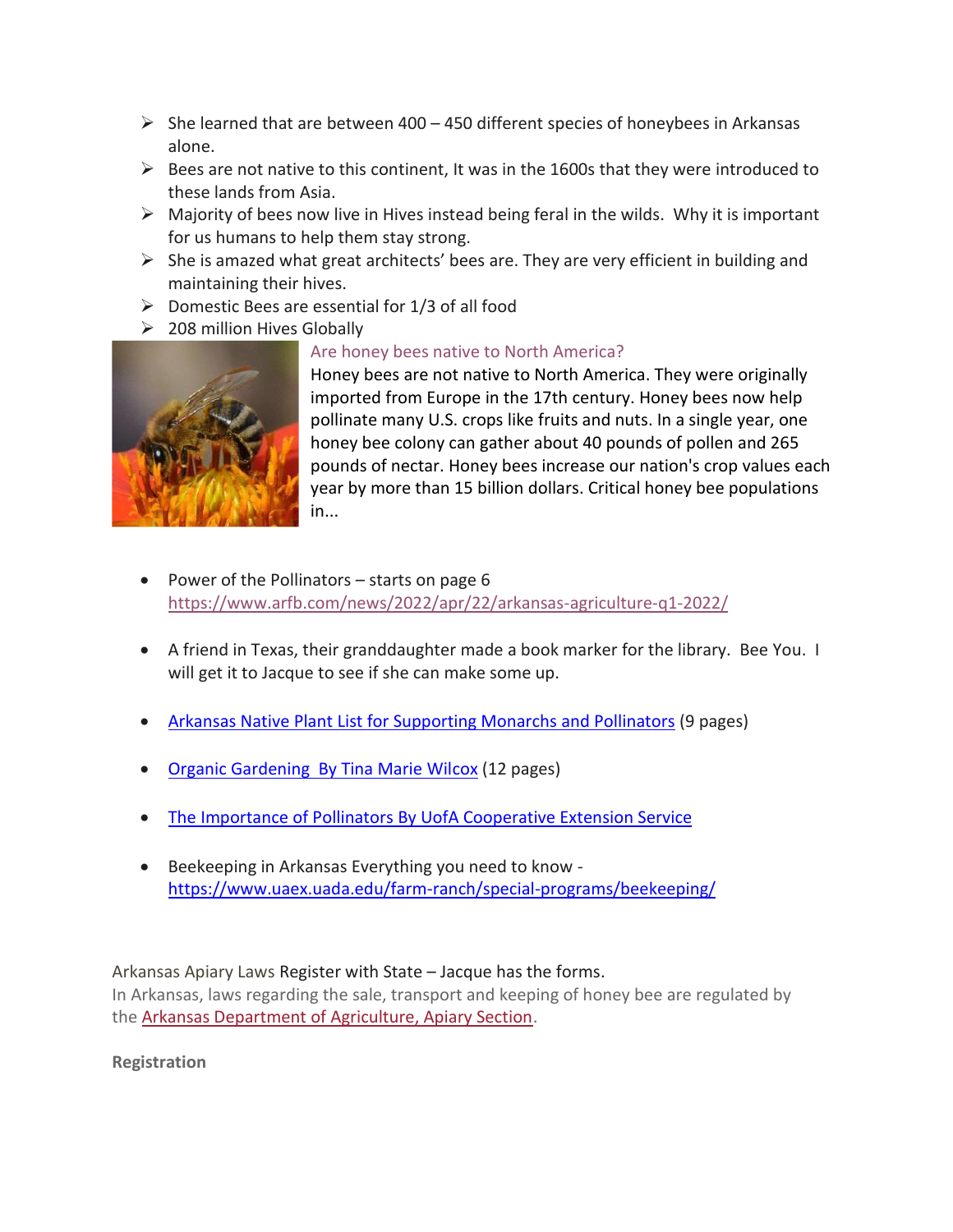State law requires that the location of all apiaries (bee yards) be registered with the Arkansas Department of Agriculture, and that all honey bees that are transported through or within the state have a valid certificate of health to ensure that diseases and hive pests are not accidentally introduced or spread. Arkansas beekeepers are asked to complete the registration process 20 days prior to setting up a new apiary site. Hives should be registered within 10 days of ownership or possession, or before moving hives from out of state. [Instructions and](https://www.agriculture.arkansas.gov/wp-content/uploads/2020/05/2019_Beeyard_Application_2-27-19.pdf)  [application for Bee Yard Registration](https://www.agriculture.arkansas.gov/wp-content/uploads/2020/05/2019_Beeyard_Application_2-27-19.pdf) can be found online.

Lonnie spoke on why it is needed to register. State Inspectors will assist but overworked 5-month backlog

Holly bush is a sturdy flowering plant that self-pollinates and the bees love it. Soybean and Cotton Self Pollenate but better with bees Wildflower packets expensive but out there. Overlapping seasons to cover spring thru fall Sunflower seeds are good for that.

Possible plant sharing management Day. Have folks bring in plants to share with each other,

'Borage' Plant aka Starflower - Bees Love

Vitec Trees – Pollenates in July Group Plants until it frosts. Bees love these Elms, Willow Trees – these have good pollen.

Folks shared what plants they like – so many. Plant Snap APP [/ https://www.plantsnap.com/](https://www.plantsnap.com/) Identify plants, flowers, cacti, succulents and mushrooms in seconds with the click of a button on your mobile device.

Christine Cook may be next month Guest Speaker for June. Not confirmed.

Home Visit are normally the Saturday following our monthly meeting. Jacque will have the form at the June's meeting to sign up if you wish for us to come and look over your setup and offer advice.

Hazel Whited is running for State Representative. More importantly, she and Bill Kaelber were talking about a bill for bees. Andy Birdsell spoke with her last year and got the ball rolling. She is in Leadership Arkansas Class 19. and is working on a Mock Bill and a Mock Legislation to learn how to write and present Bills to the Legislation should she win this year.

"An Act to Promote Small Bee Farmers and to Improve Small Agro Business for Pollination and other Purposes" Action Tax credit for beekeepers.

She got a lot of good direction on what we, as beekeepers, would like to see in this Mock Bill.